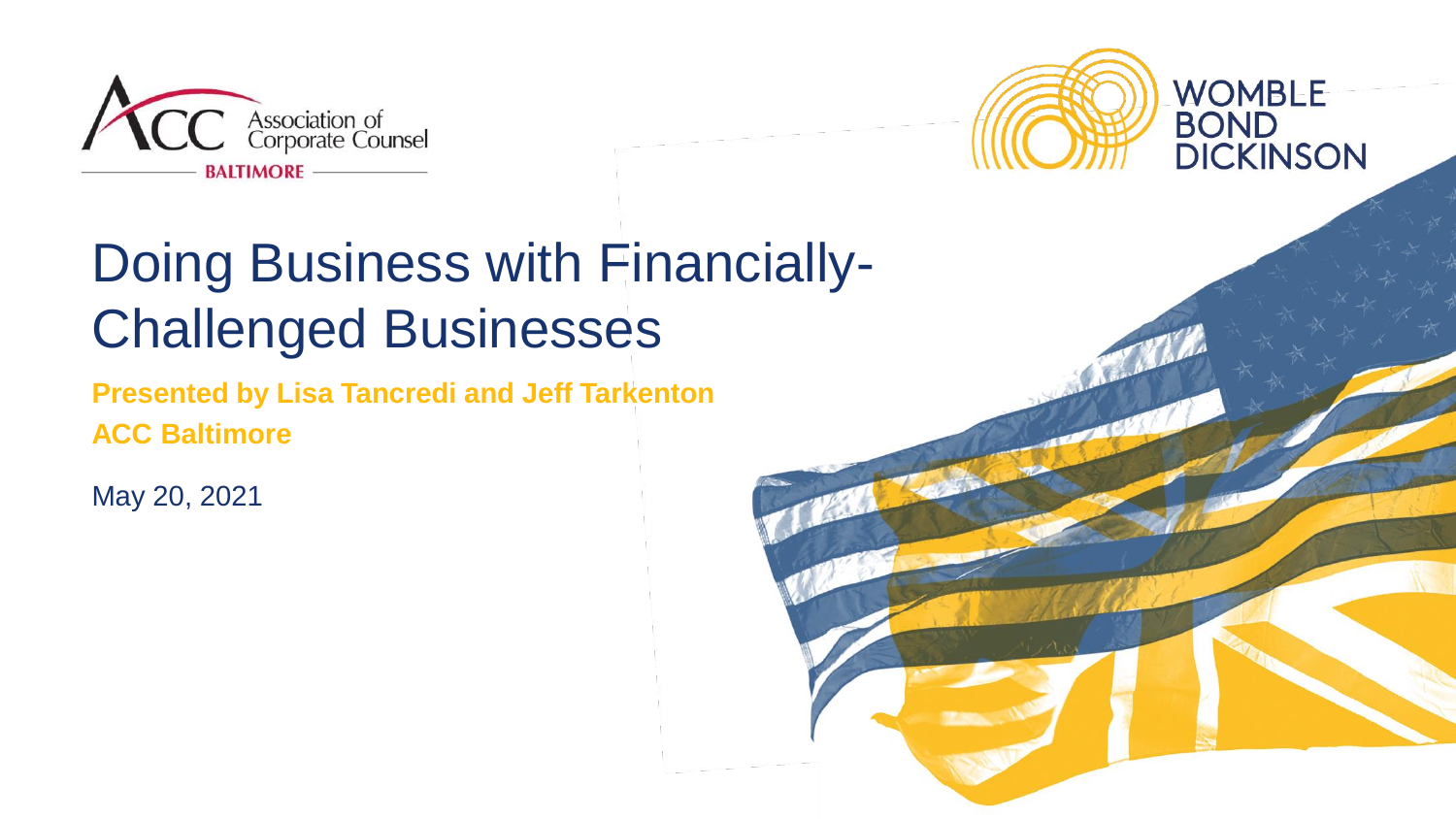### **Introductions**



#### **Lisa Tancredi**

Of Counsel, Womble Bond Dickinson

+1 410.545.5810

lisa.tancredi@wbd-us.com



#### **Jeff Tarkenton**

Partner, Womble Bond Dickinson

+1 202.857.4450

jeffrey.tarkenton@wbd-us.com



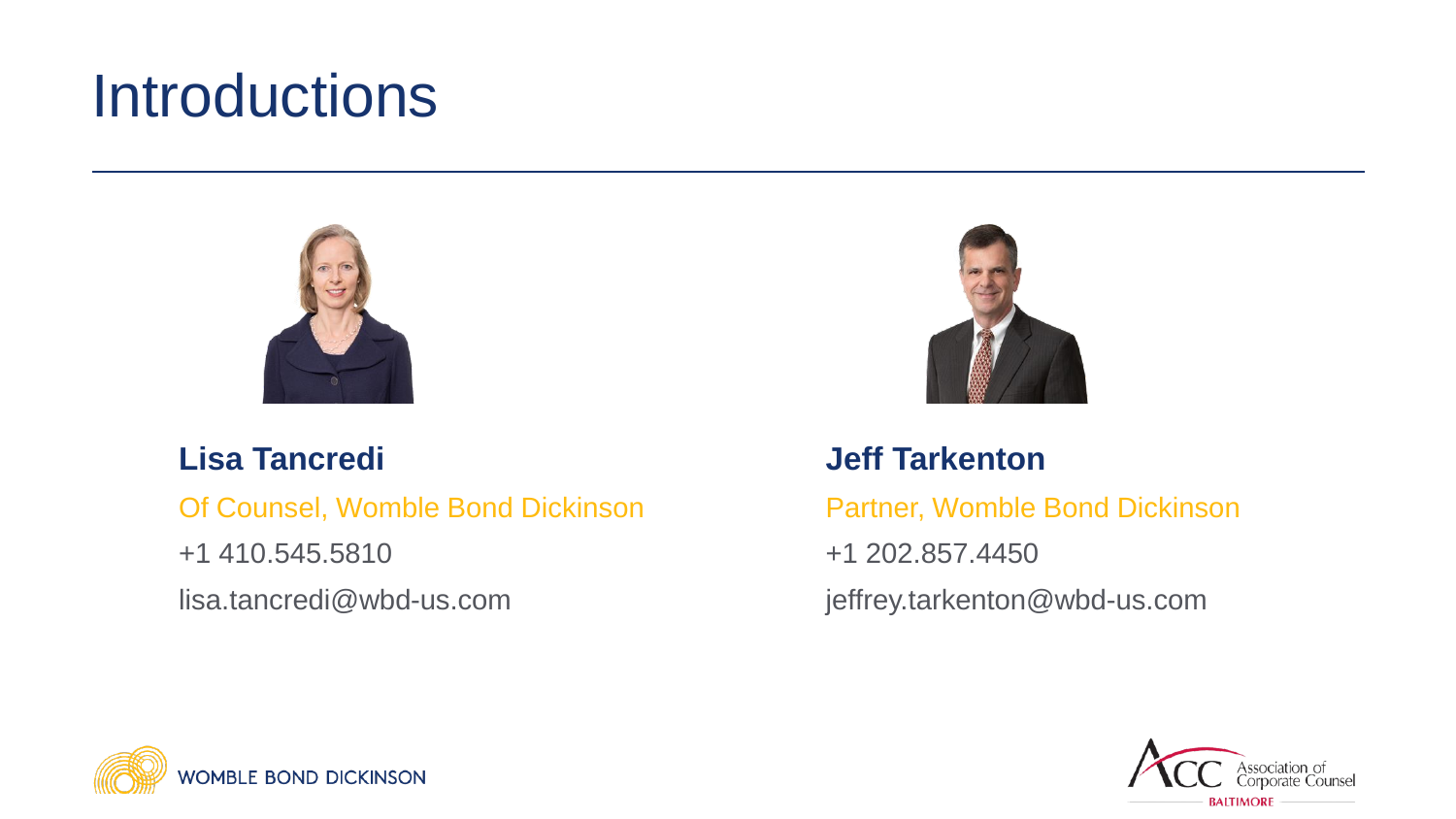### Doing Business with Financially-Challenged Businesses

- When the business is your customer
- When the business is your supplier
- When the business provides services to you



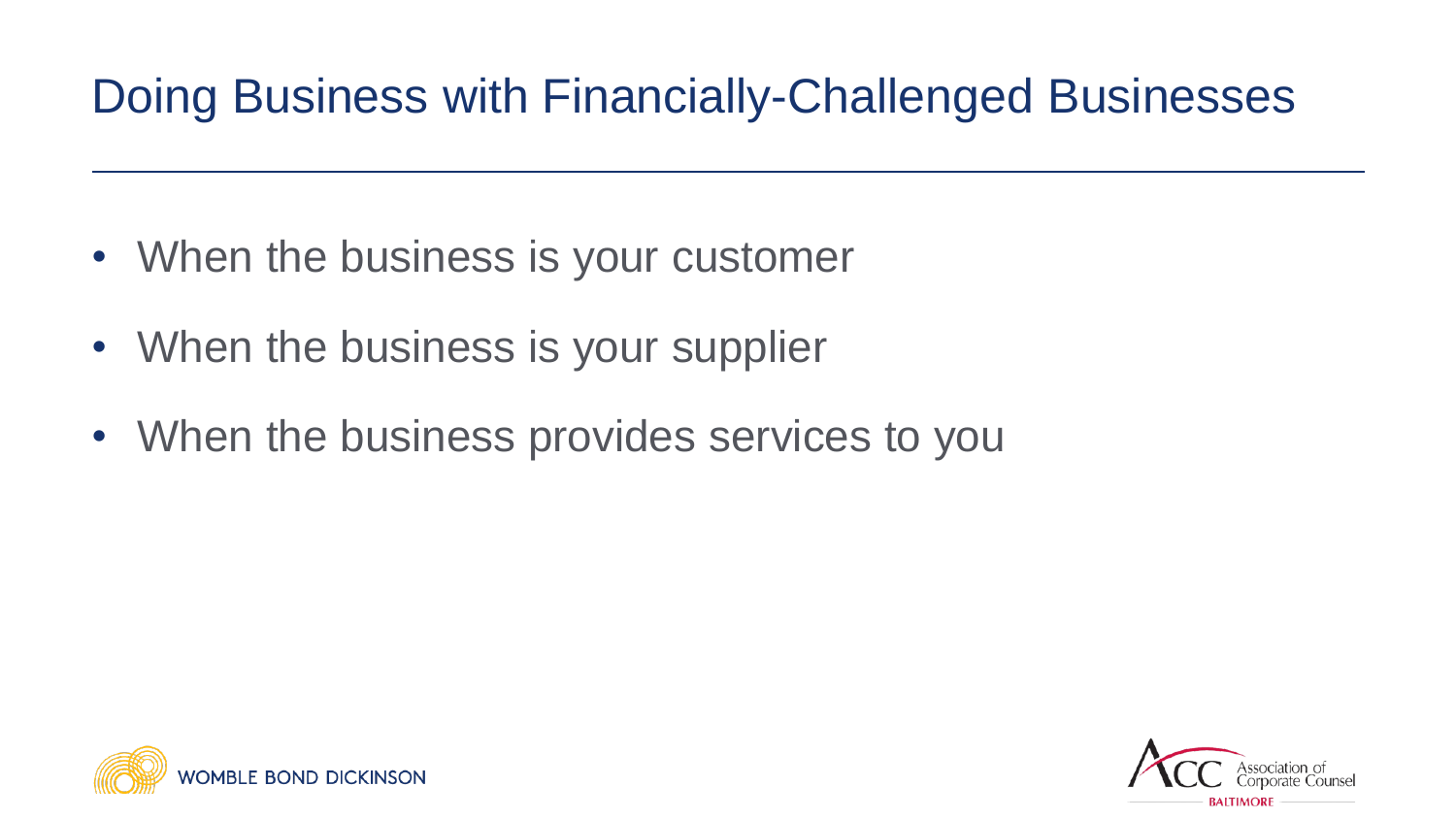# Getting to Yes

Risk management outside of bankruptcy:

- Getting paid/getting what you paid for
- Protecting property rights
- Exiting the relationship
- Enhancing the credit

Doing business with a business in bankruptcy



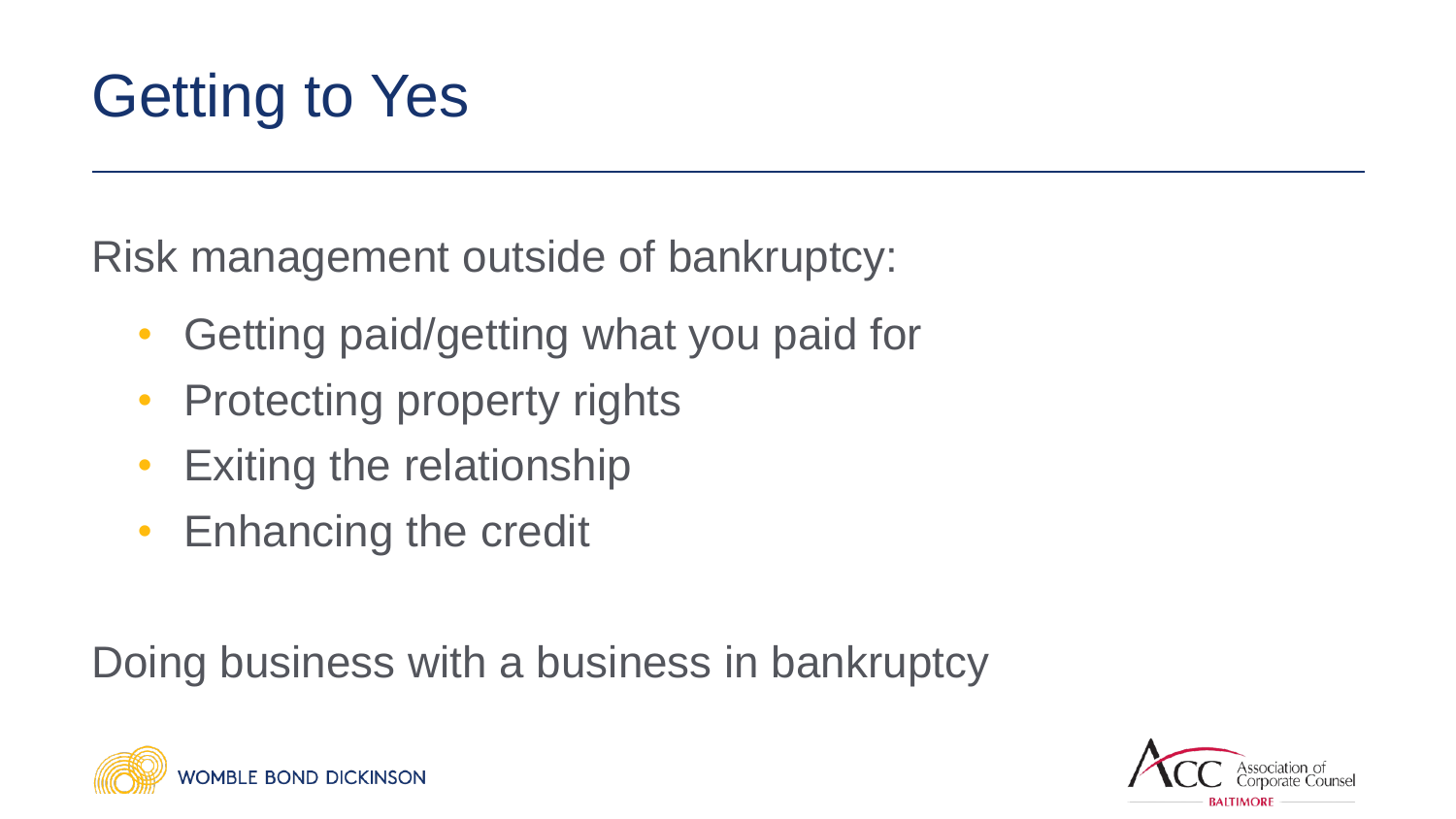# Payment Terms if You Are the Customer

- 1. Make payment conditional
	- Completion of performance
	- Delivery of lien releases
	- Pay when paid
- 2. Advance payments
	- Covenants/restrictions on use
	- Joint checks
	- Security interest in what was purchased

**WOMBLE BOND DICKINSON** 

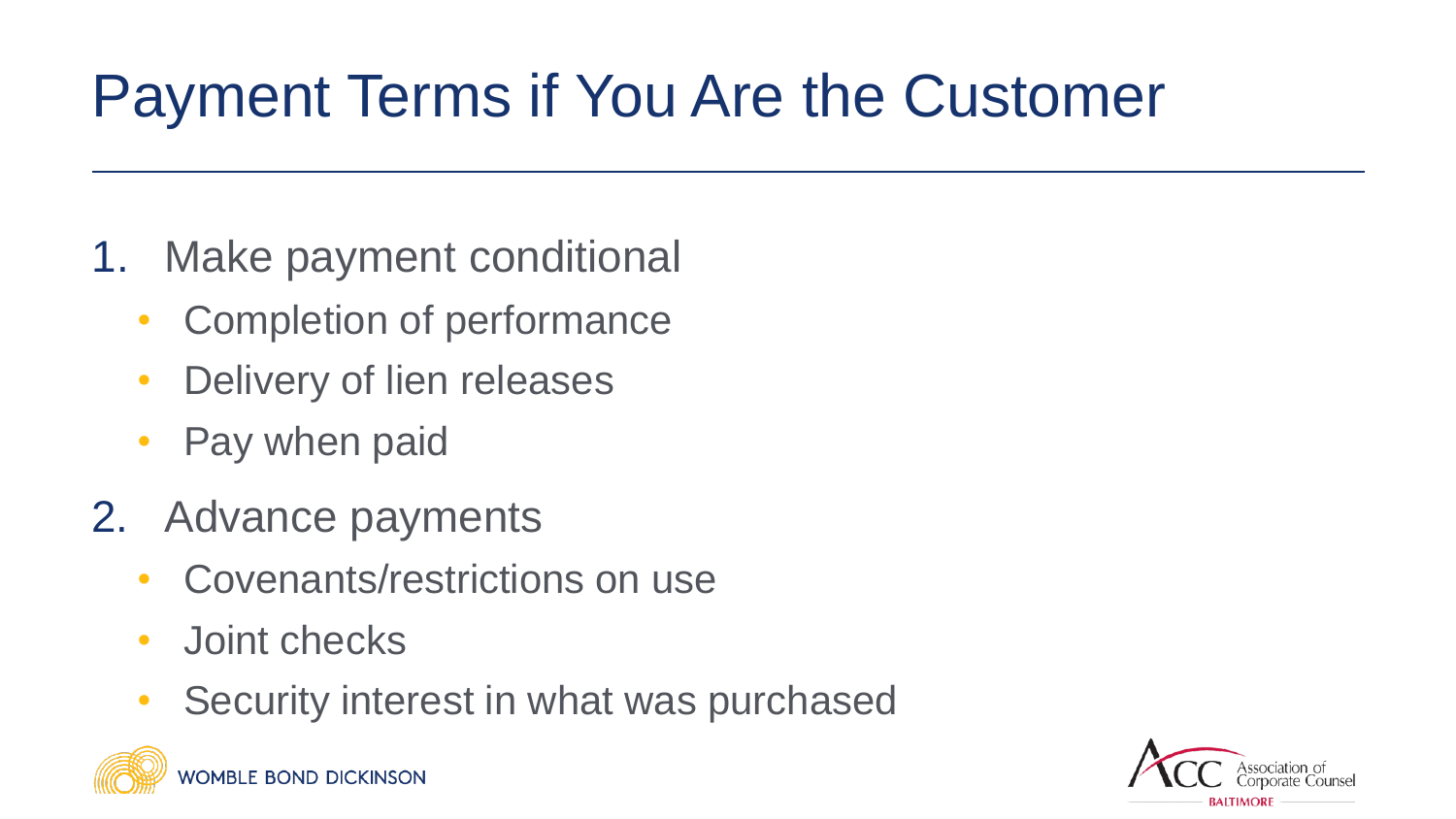## "Show Me the Money!"

Payment terms if *they* are the customer:

- 1. Hell or high water
- 2. Shorten trade credit terms
- 3. Prepayments/COD/accelerated partial payments
- 4. Deposits, letters of credit, other security
- 5. Credit insurance



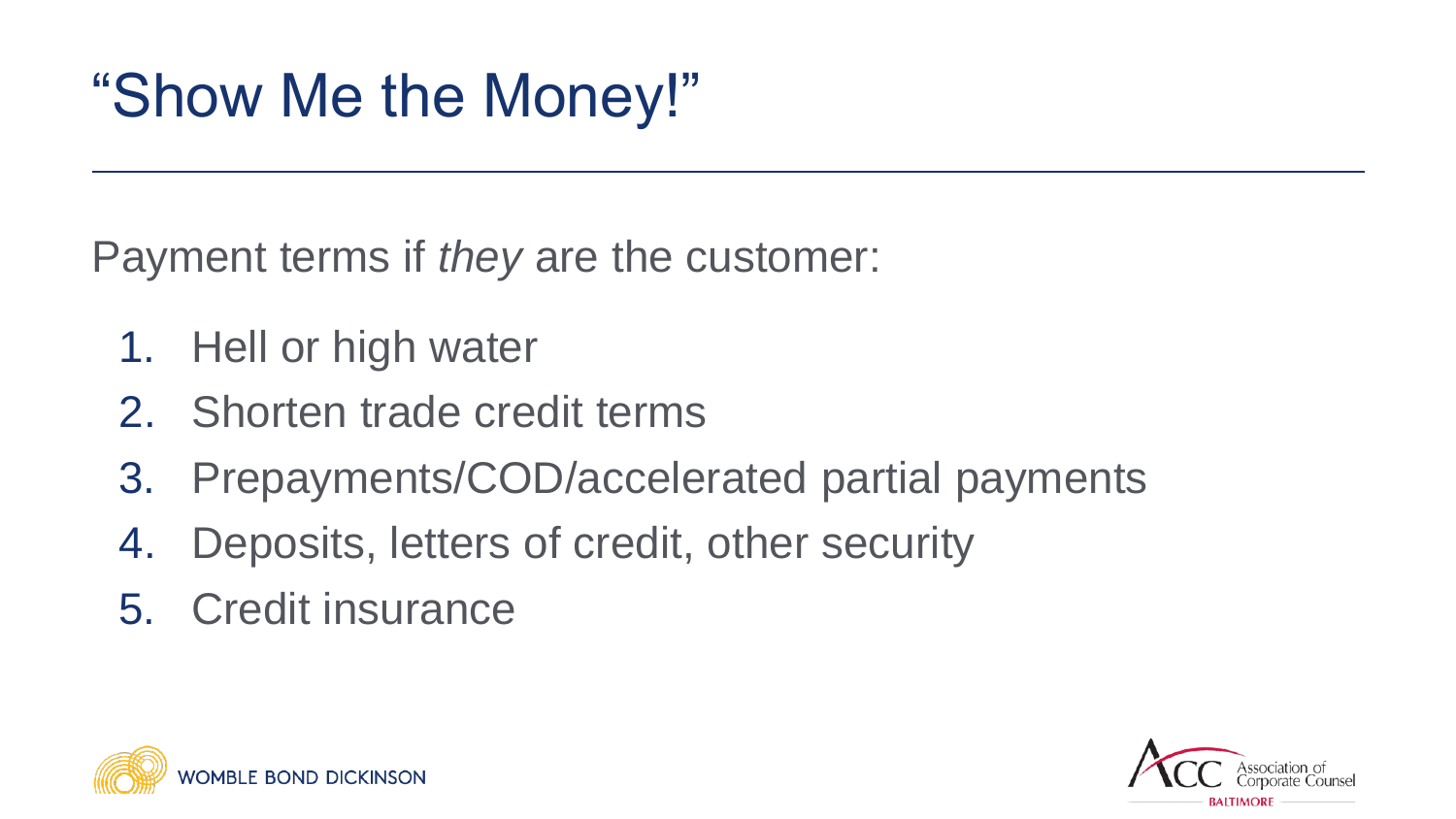### Remedies If They Are the Customer, Upon Insolvency

- Stop goods in transit
- Reclamation

### *Key question:* When does title to goods pass?



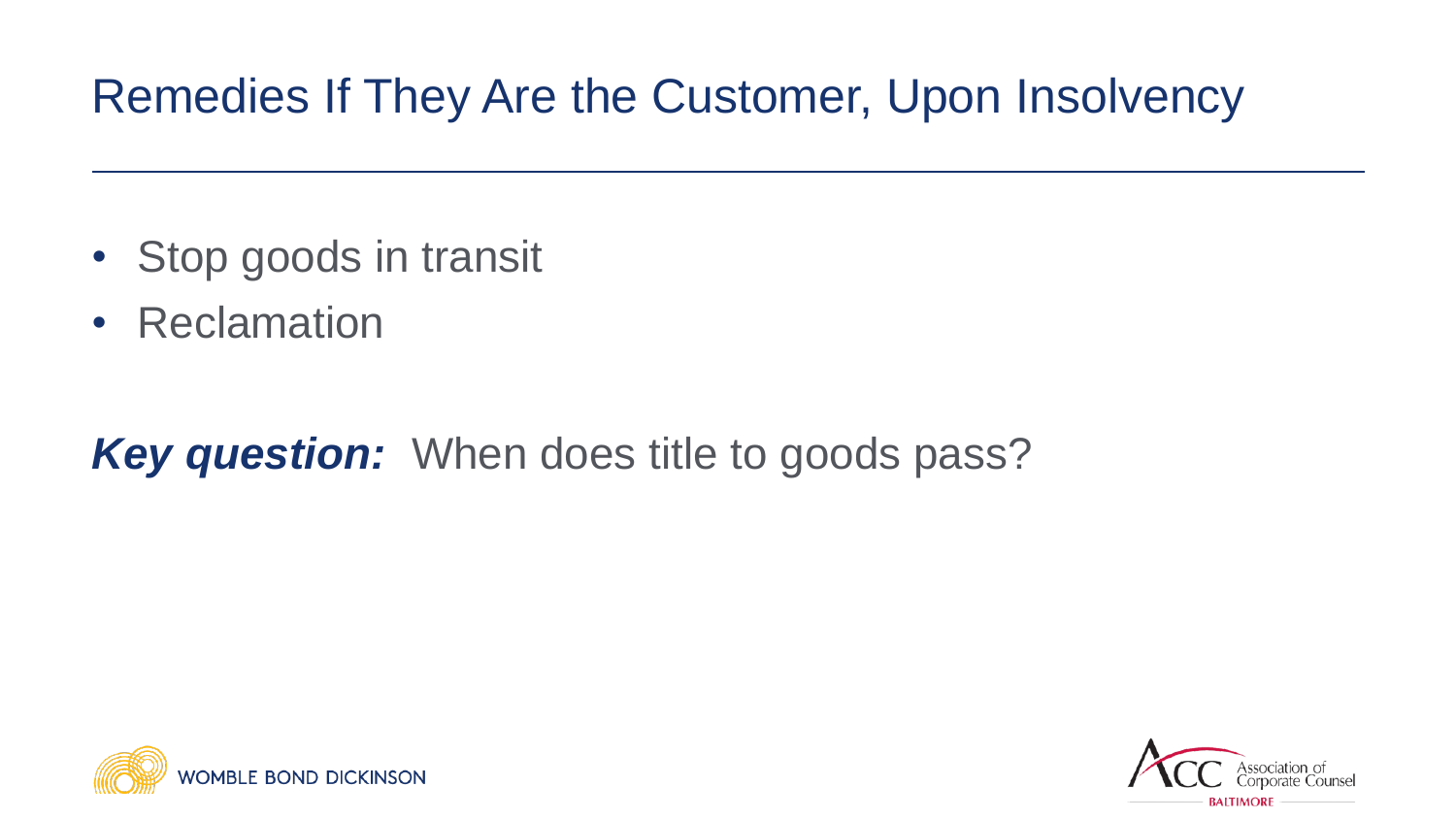# "It's Mine, All Mine!"

- Retain title under state law principles
	- **Agency**
	- Trust
	- Bailment
	- **Consignment**
- Monitor location of property
- Provide for access to property
- Special considerations for cash
- Confidential business information



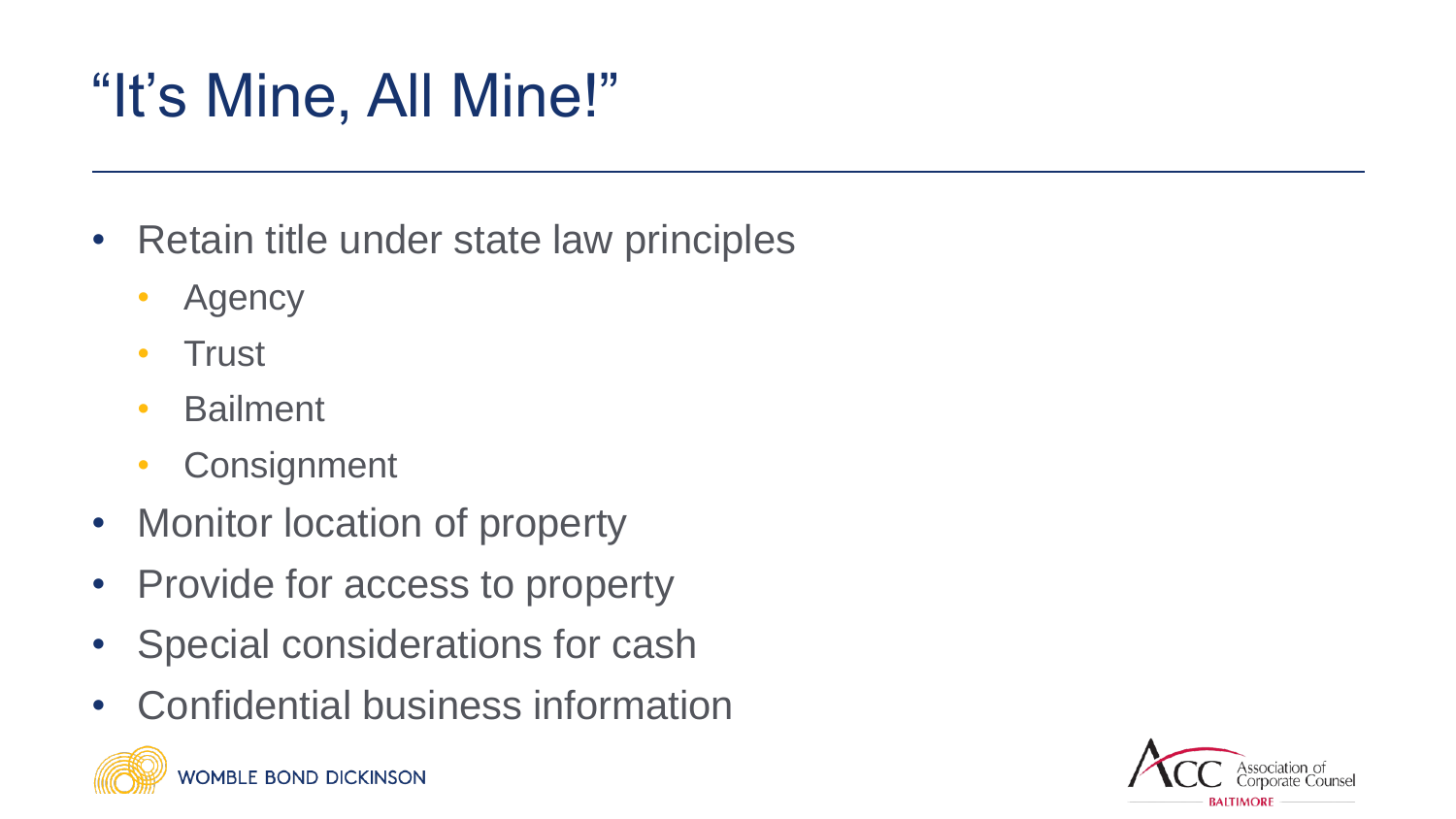## "We Gotta Get Out of This Place"

- Exiting the relationship
	- Certain events of default not enforceable in bankruptcy
	- Limit the term of the contract
	- Termination penalties/limitations of damages
- "Plan B" benefit of non-exclusive relationship
- Effect of bankruptcy on contract termination



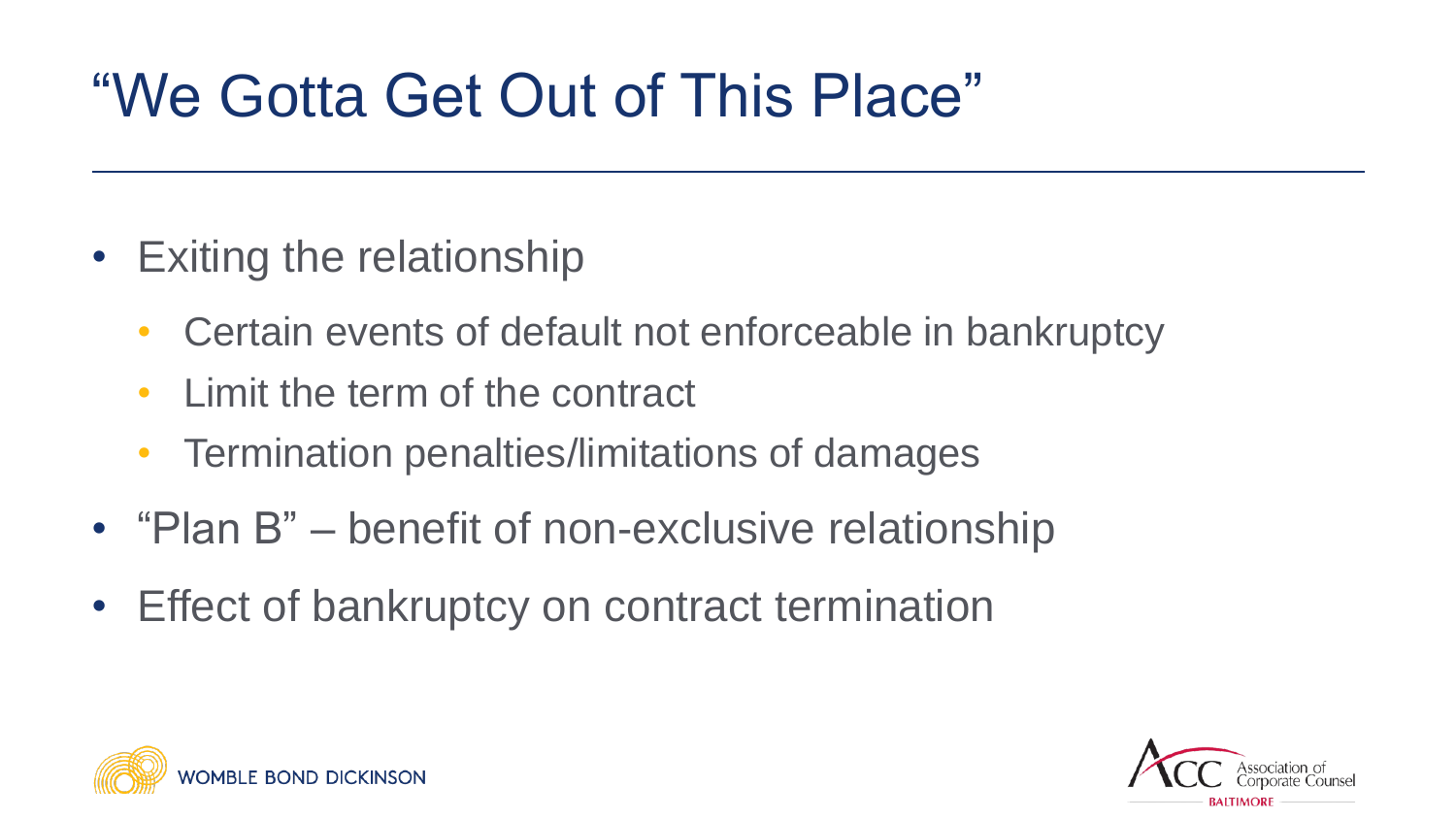# Making it Better – Enhancing Credit

### • Guaranty

- Third party -- bonds/letters of credit
- **Insider guaranty agreements**
- Include guaranty of payments clawed back in bankruptcy
- Retain title until paid in full
- Deposits/collateral
- Purchase money security interests
- Credit insurance



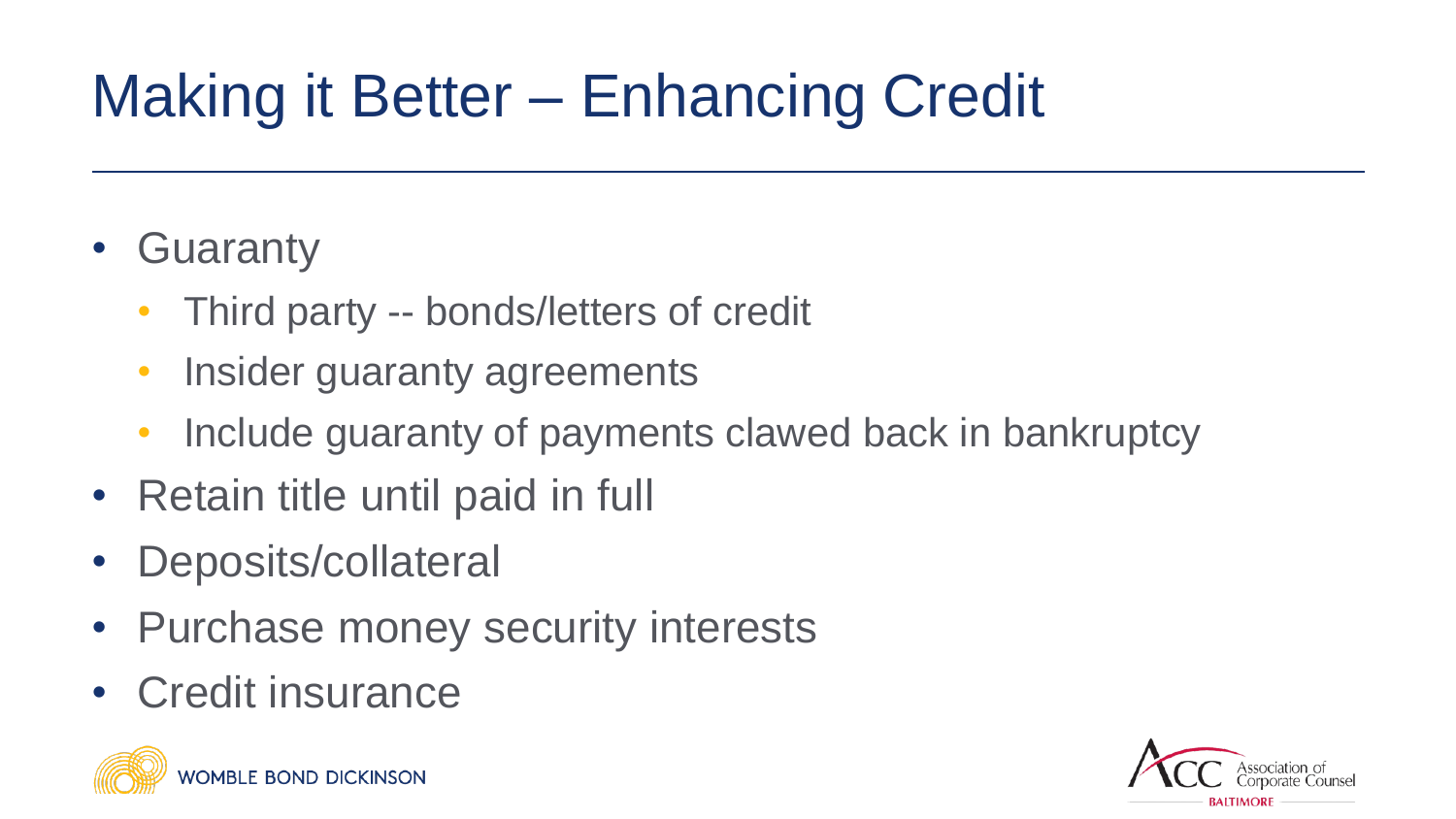### Dealing with a Company in Bankruptcy – Main Types of Bankruptcy Cases

- Chapter 7 Liquidation
- Chapter 11 Reorganization
- Chapter 13 Consumer Reorganization
- Chapter 15 Ancillary and Cross-Border Cases



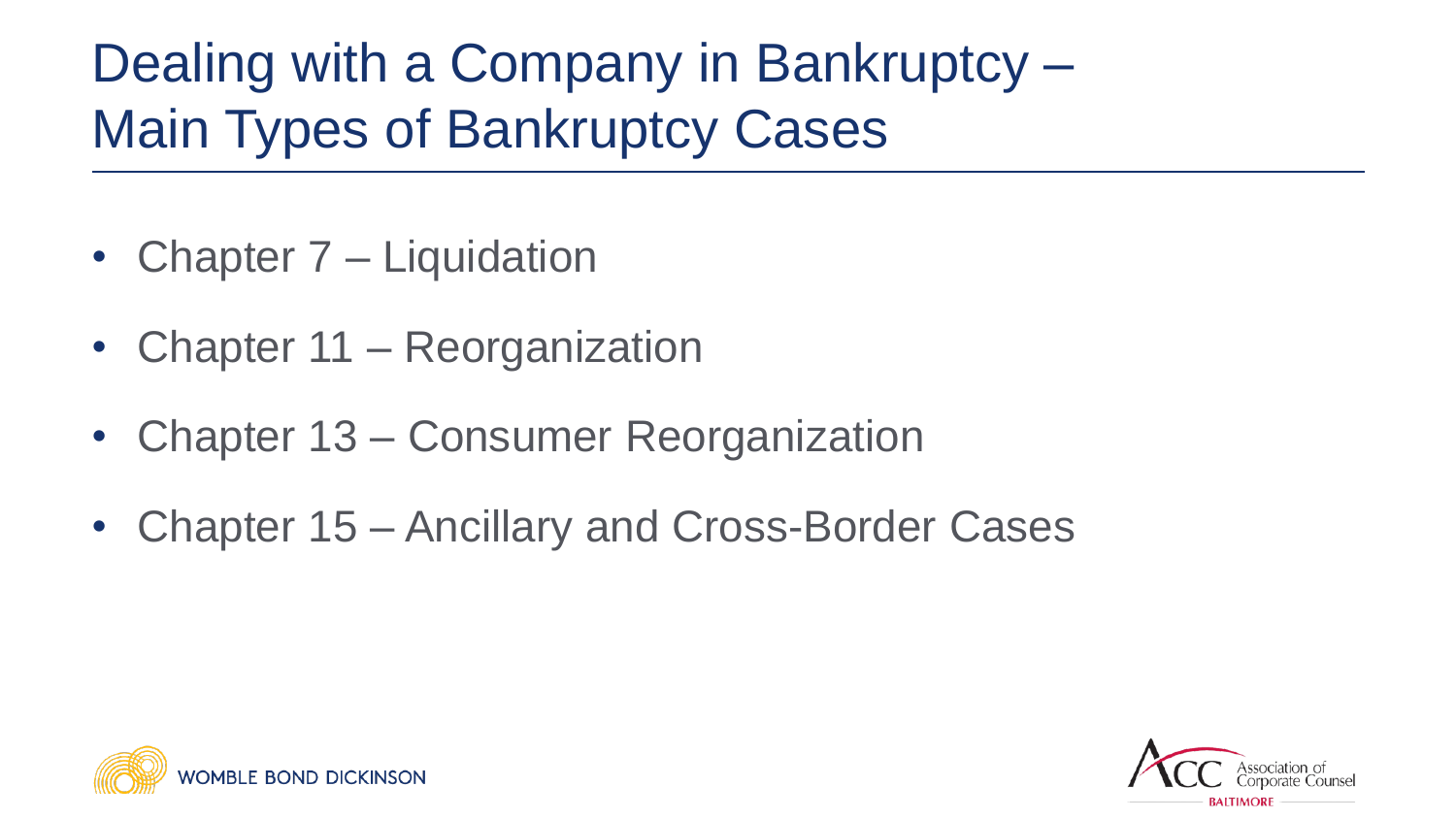### What Happens Once a Bankruptcy Petition is Filed

Management

- Debtor-in Possession or
- Trustee



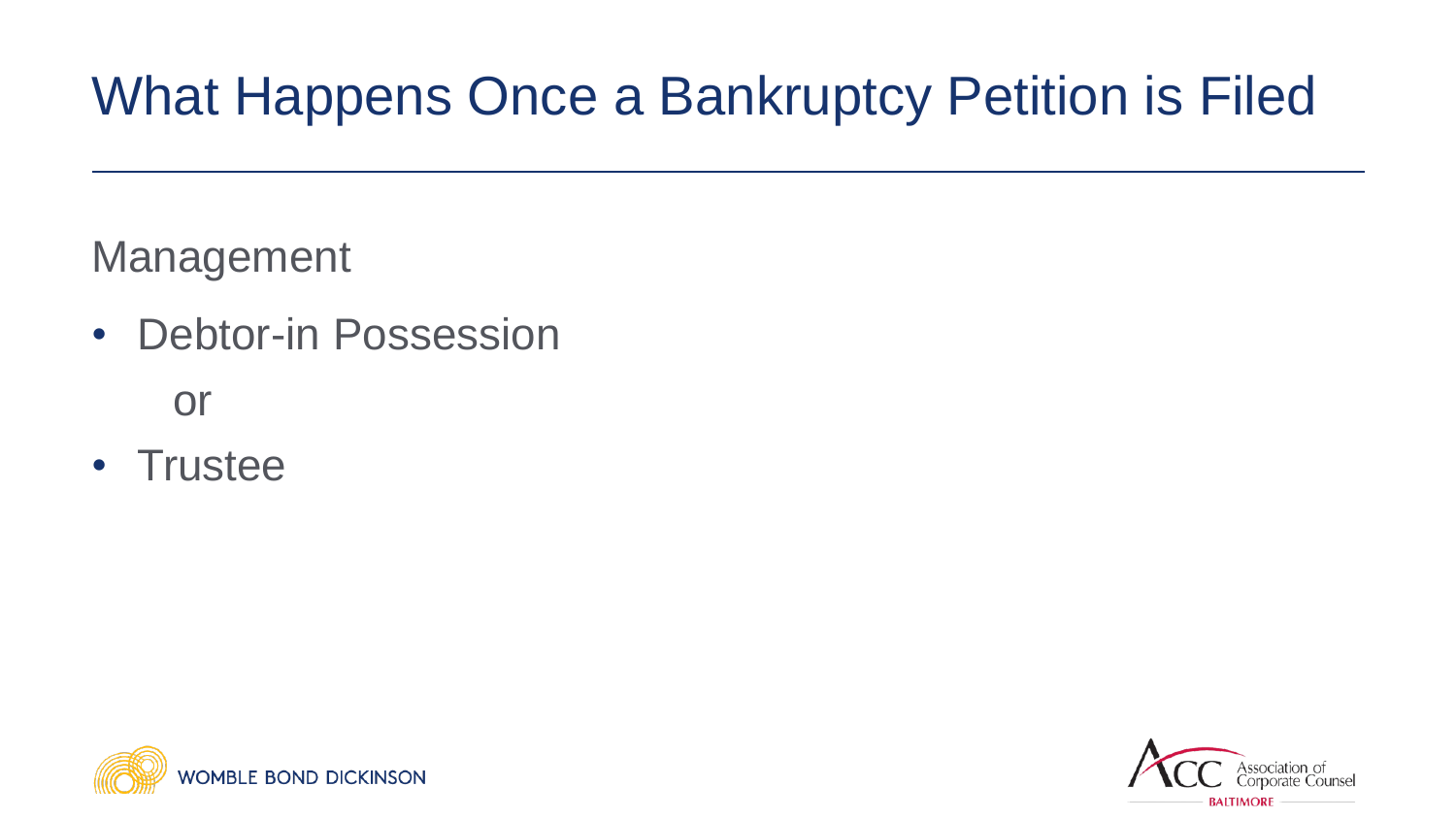# Automatic Stay

Automatic stay is an injunction that prohibits the commencement or continuation of any judicial, administrative or other action against the debtor or against property of the debtor's estate that could have been commenced before the bankruptcy petition was filed. These include:

- Lawsuits
- The enforcement of pre-petition judgments and any actions to recover obligations that arose pre-petition
- Acts to exercise control over property of the estate
- Acts to perfect or enforce liens
- Setoffs (but not recoupments)
- Need relief from stay to recover collateral



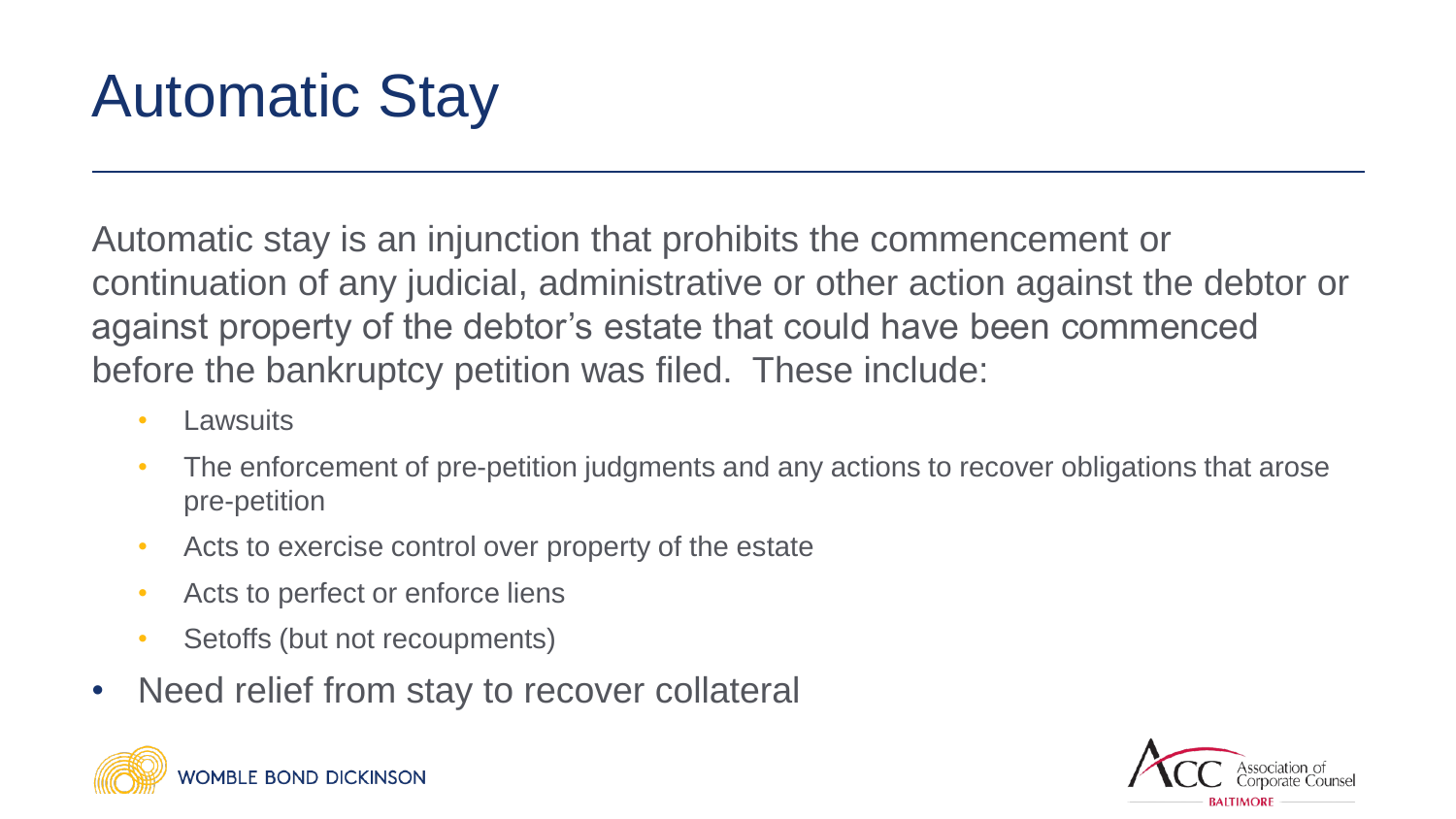## Doing Business with the Debtor

- Does the Debtor have access to cash?
- Does the Cash Collateral budget provide sufficient liquidity to pay post-petition claims?
- Extending Post-Petition Financing.



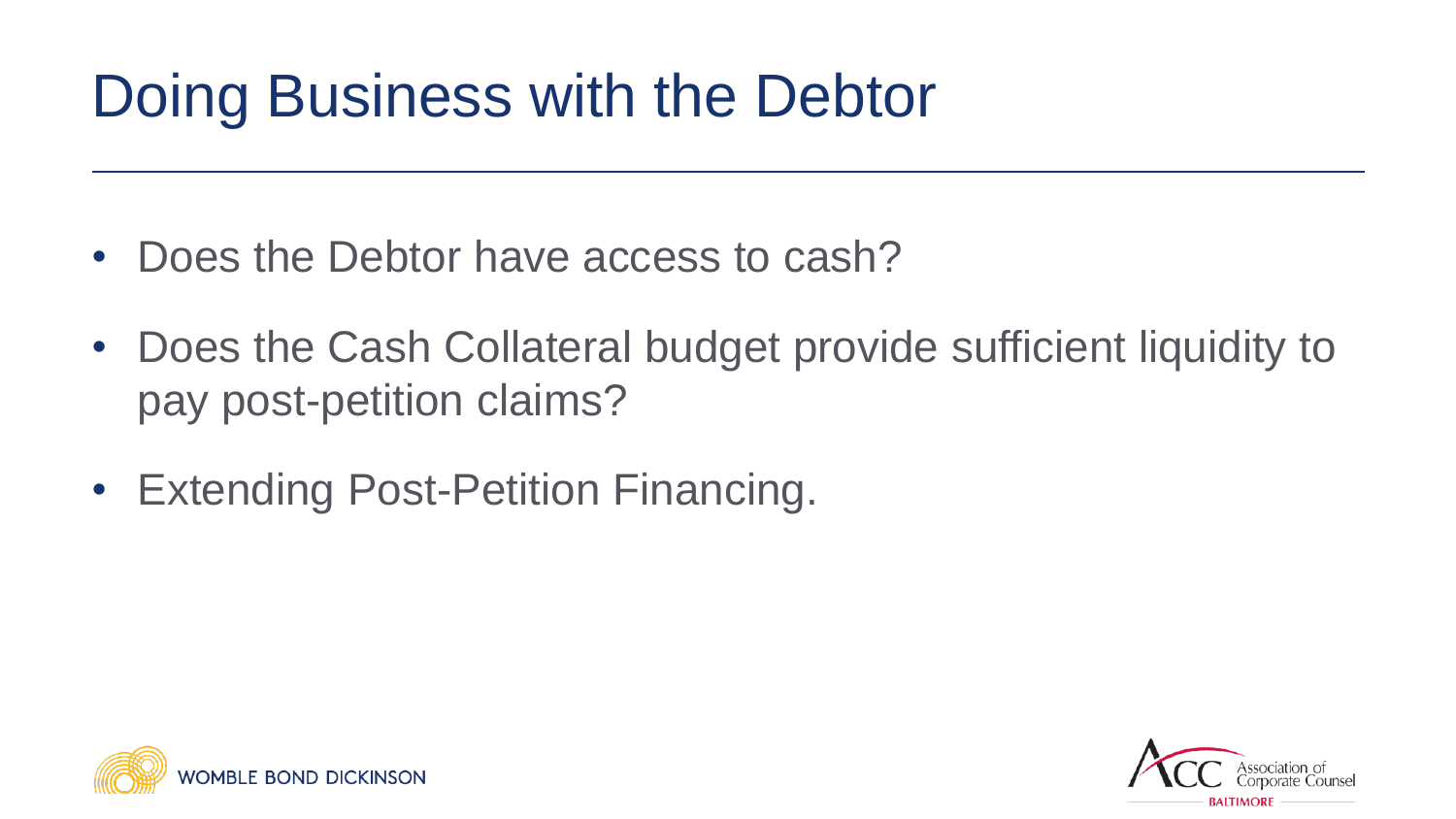# Getting Paid in Bankruptcy

- Prepetition Claims
	- Proof of Claim deadline
	- Chapter 7
	- Chapter 11
	- **Secured Claims**
- Priority Claims
- Administrative Claims
- Critical Vendor Claims
- Reclamation Claims
- Post-Petition Claims
- Claims Objections
- Claim Sales



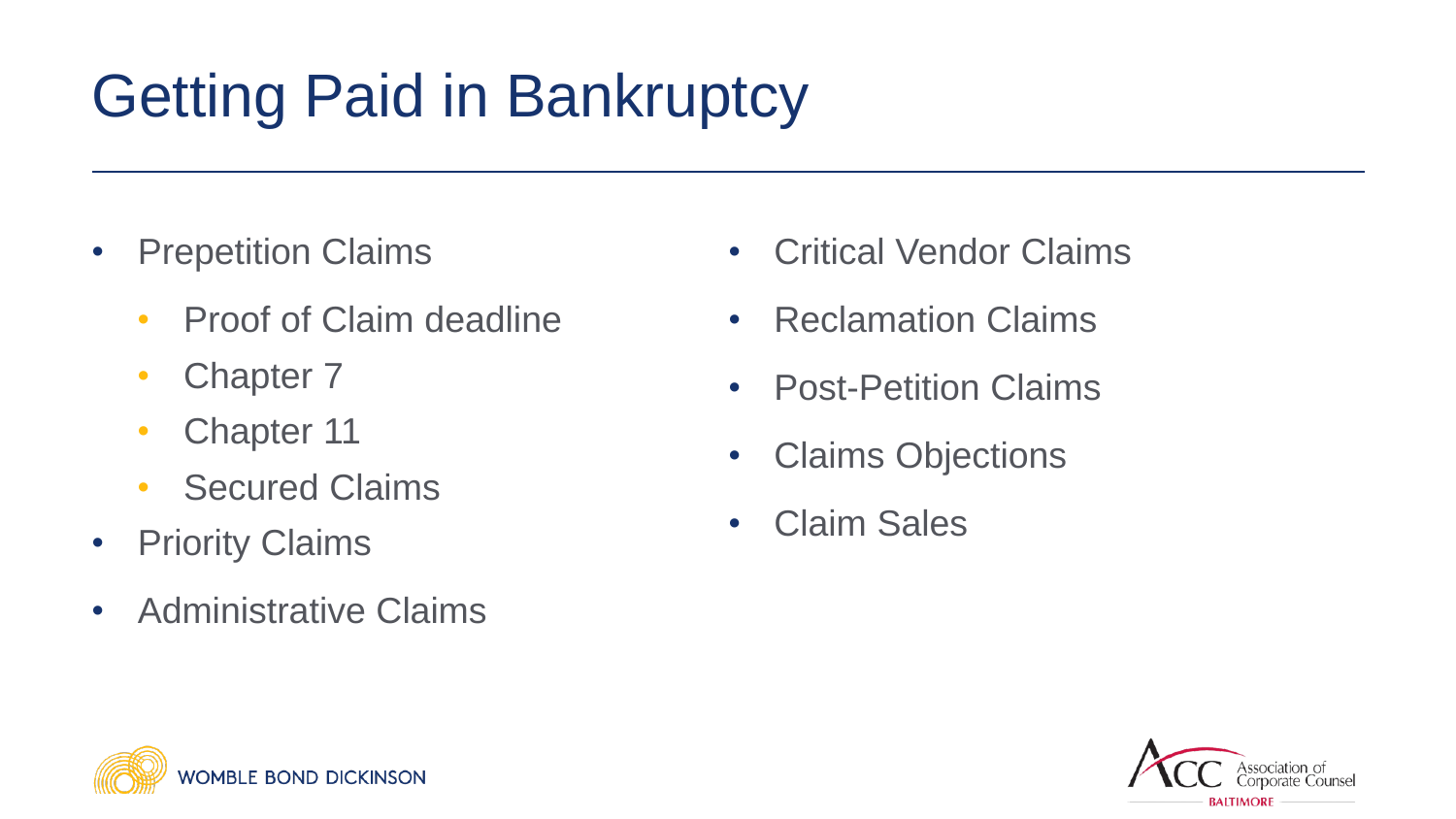# Paying the Debtor - Preferences

The trustee or DIP can recover certain transfers of property of the estate made within 90 days (longer if to an insider) prior to bankruptcy by or for the benefit of the debtor that allows the transferee to receive preferential treatment at the expense of other creditors.

To recover, the trustee or DIP must establish:

- The transfer was made to or for the benefit of a creditor;
- The transfer was for or on account of an antecedent debt owed by the debtor before the transfer was made;
- The transfer was made while the debtor was insolvent;
- The transfer was made within 90 days prior to bankruptcy (or one year for payments to insiders);
- The transfer enabled the creditor to receive more than it would have received had the transfer not been made and the creditor had received a distribution in a Chapter 7 bankruptcy.



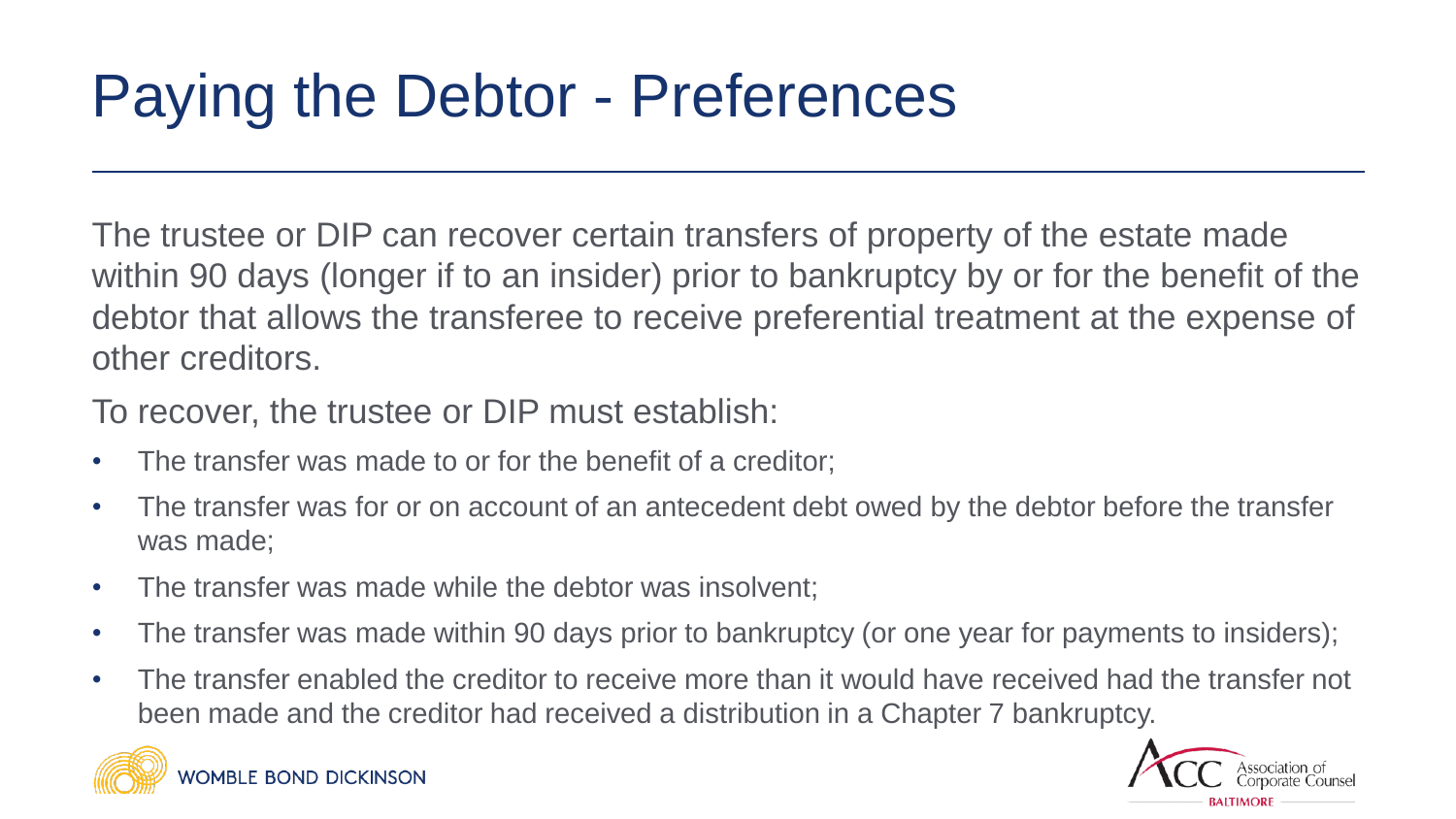## Preference defendants' defenses include:

- The transfer was intended to be and was in fact a contemporaneous exchange for new value;
- Made in the ordinary course of business;
- Created a security interest by which the debtor acquired the property that was transferred and the security interest was promptly perfected;
- The transferee made subsequent advances of new value which can be applied to reduce the amount of the preference claim.



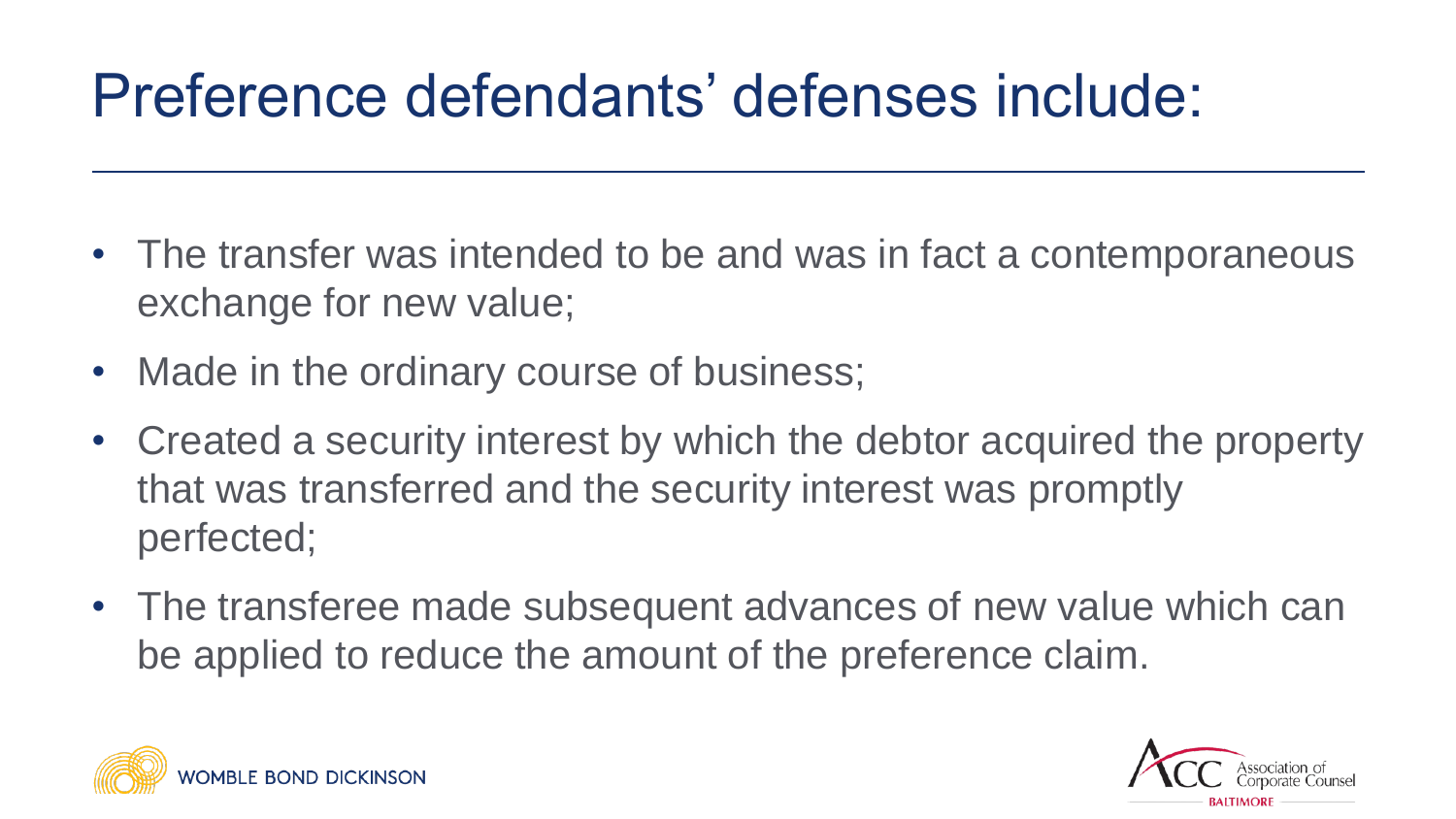### Executory Contracts and Leases

- Non-Debtor's Performance Obligations
- Enforceability of *Ipso Facto* Clauses
- Assumption of Intellectual Property Licenses
- Rejection of Intellectual Property Licenses
- Rejection of Trademark Licenses.



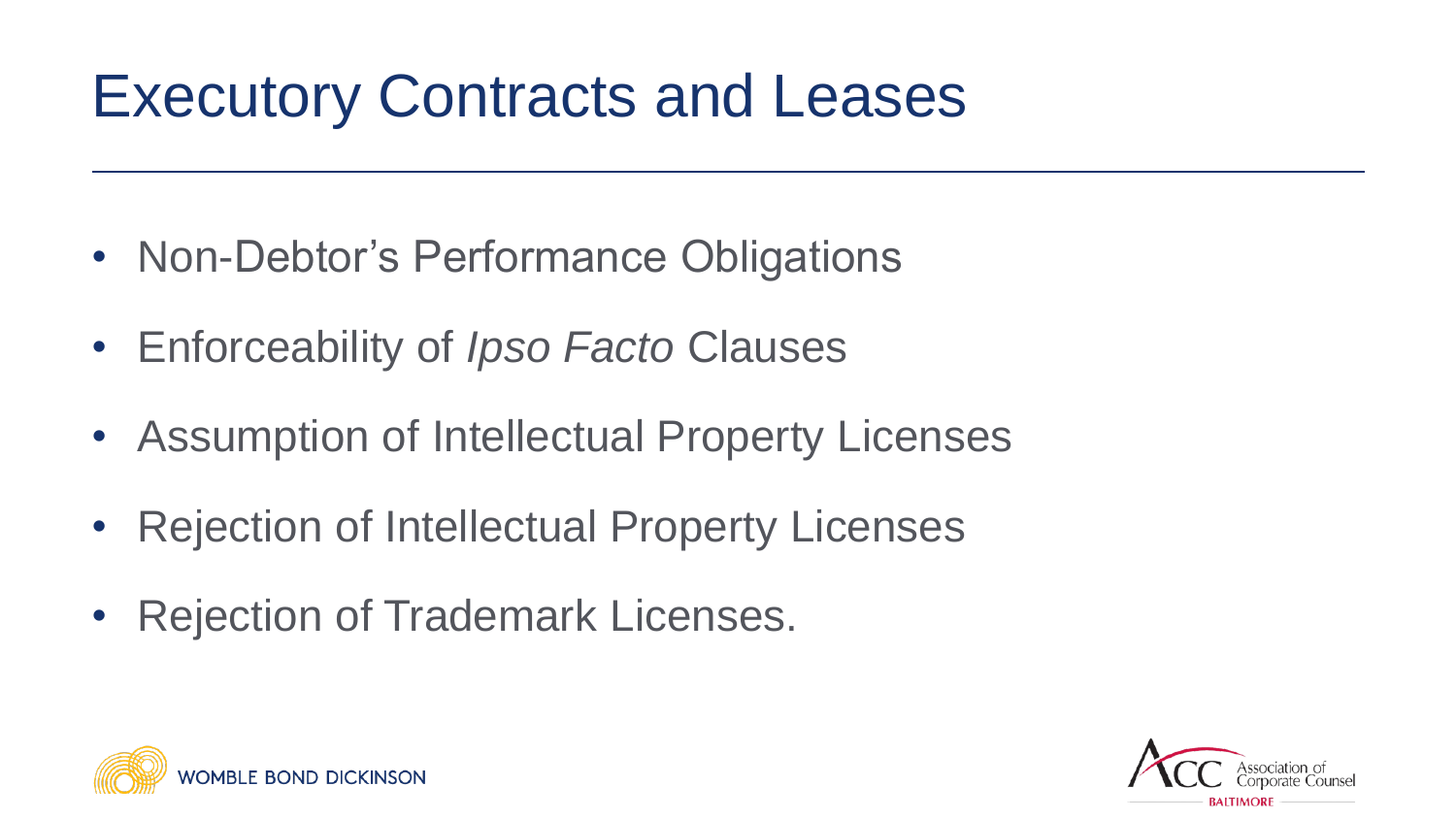### Questions?



#### **Lisa Tancredi**

Of Counsel, Womble Bond Dickinson

+1 410.545.5810

lisa.tancredi@wbd-us.com



#### **Jeff Tarkenton**

Partner, Womble Bond Dickinson

+1 202.857.4450

jeffrey.tarkenton@wbd-us.com